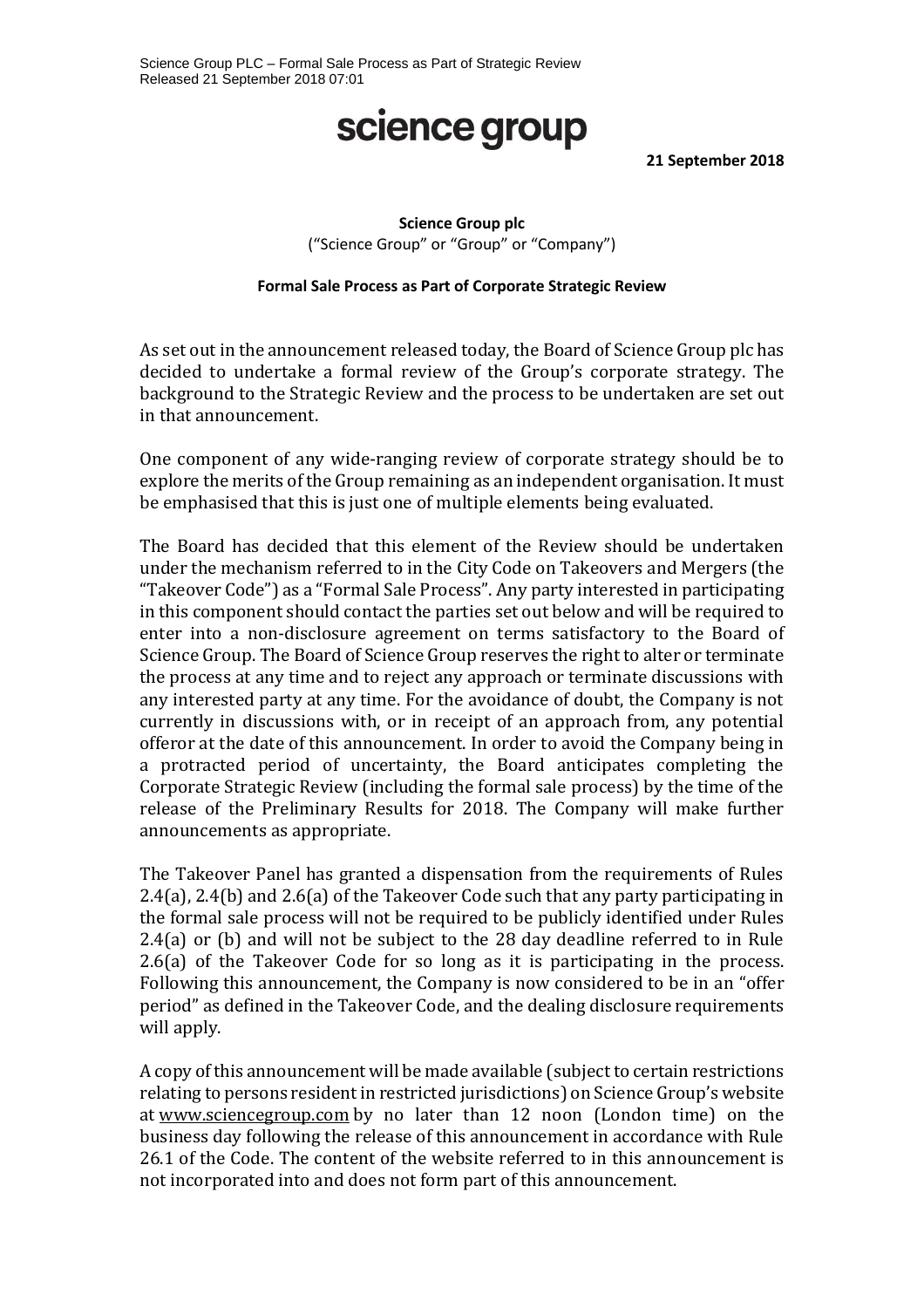# science group

For the purposes of Rule 2.9 of the Takeover Code, Science Group confirms that it has in issue 40,025,027 ordinary shares of 1 pence each with ISIN number GB00B39GTJ17.

#### **For further information:**

#### **Panmure Gordon (UK) Limited**

Dominic Morley/Alina Vaskina (Corporate Finance) Tel: +44 (0) 20 7886 2500

The information communicated in this announcement is inside information for the purposes of Article 7 of the Market Abuse Regulation 596/2014.

#### **Disclosure requirements of the Code**

Under Rule 8.3(a) of the Code, any person who is interested in 1% or more of any class of relevant securities of an offeree company or of any securities exchange offeror (being any offeror other than an offeror in respect of which it has been announced that its offer is, or is likely to be, solely in cash) must make an Opening Position Disclosure following the commencement of the offer period and, if later, following the announcement in which any securities exchange offeror is first identified. An Opening Position Disclosure must contain details of the person's interests and short positions in, and rights to subscribe for, any relevant securities of each of (i) the offeree company and (ii) any securities exchange offeror(s). An Opening Position Disclosure by a person to whom Rule 8.3(a) applies must be made by no later than 3.30 pm (London time) on the 10th business day following the commencement of the offer period and, if appropriate, by no later than 3.30 pm (London time) on the 10th business day following the announcement in which any securities exchange offeror is first identified. Relevant persons who deal in the relevant securities of the offeree company or of a securities exchange offeror prior to the deadline for making an Opening Position Disclosure must instead make a Dealing Disclosure.

Under Rule 8.3(b) of the Code, any person who is, or becomes, interested in 1% or more of any class of relevant securities of the offeree company or of any securities exchange offeror must make a Dealing Disclosure if the person deals in any relevant securities of the offeree company or of any securities exchange offeror. A Dealing Disclosure must contain details of the dealing concerned and of the person's interests and short positions in, and rights to subscribe for, any relevant securities of each of (i) the offeree company and (ii) any securities exchange offeror(s), save to the extent that these details have previously been disclosed under Rule 8. A Dealing Disclosure by a person to whom Rule 8.3(b) applies must be made by no later than 3.30 pm (London time) on the business day following the date of the relevant dealing.

If two or more persons act together pursuant to an agreement or understanding, whether formal or informal, to acquire or control an interest in relevant securities